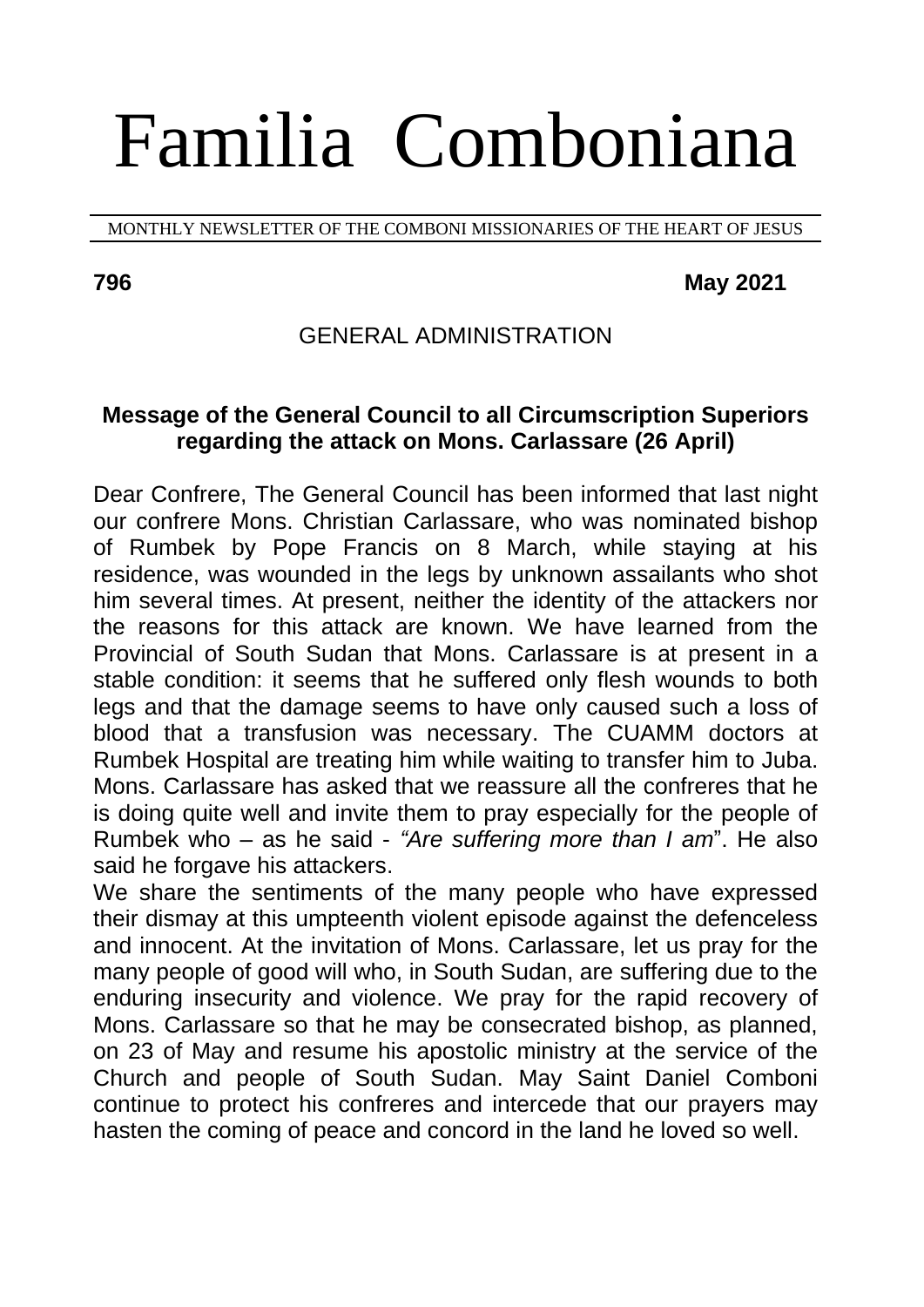## **Message of the General Council regarding the attack on Mons. Carlassare (27 April)**

Regarding the news published in various organs of the press concerning the attack suffered by Mons. Carlassare, the reasons for it and the people behind it, the General Council of the Comboni Missionaries is grateful and confident in the work being done by the police and the competent authorities.

It is significant in this regard that the highest civil authority in the country has spoken out, expressing the hope that the enquiries may be speedy, thorough and impartial. Even when painful, the truth ascertained is always a starting point for the healing of the wounds both of those who suffer them and those who inflicted them. We await with watchful confidence the outcome of the investigation.

We are grateful to God that the wounds suffered by Mons Carlassare are not life-threatening. We are especially grateful to him for pointing out to us the attitude we should adopt, as Christians and missionaries, towards what has happened: mercy towards the guilty and solidarity with the simple and kind-hearted people who represent the vast majority of the population of Rumbek and elsewhere, daily victims, in silence and far from the glare of mass publicity, who live in an environment of violence and intimidation which has become all too common in relations between the various expressions of South-Sudanese society, and, unfortunately, beyond it.

Let us pray especially that the desire for vengeance may not prevail. We entrust this prayer of ours to the intercession of Saint Daniele Comboni so that, in this dramatic moment in the life of the Church and the people of South Sudan, he may show his paternal care by raising up in the hearts of all the hope of peace and justice which the Resurrection of Christ brings to shine upon all sorrowful and complex events.

## **GENERAL NOTES 55TH Consulta**

During the 55<sup>th</sup> Consulta held from 12 to 16 April, the General Council examined the following questions, made the decisions and provided the indications given here in detail.

## **1. The Journey towards the General Chapter**

## **1.1. Election of Chapter members**

The process of electing Chapter Delegates ended on 10 April with the election of the last delegate.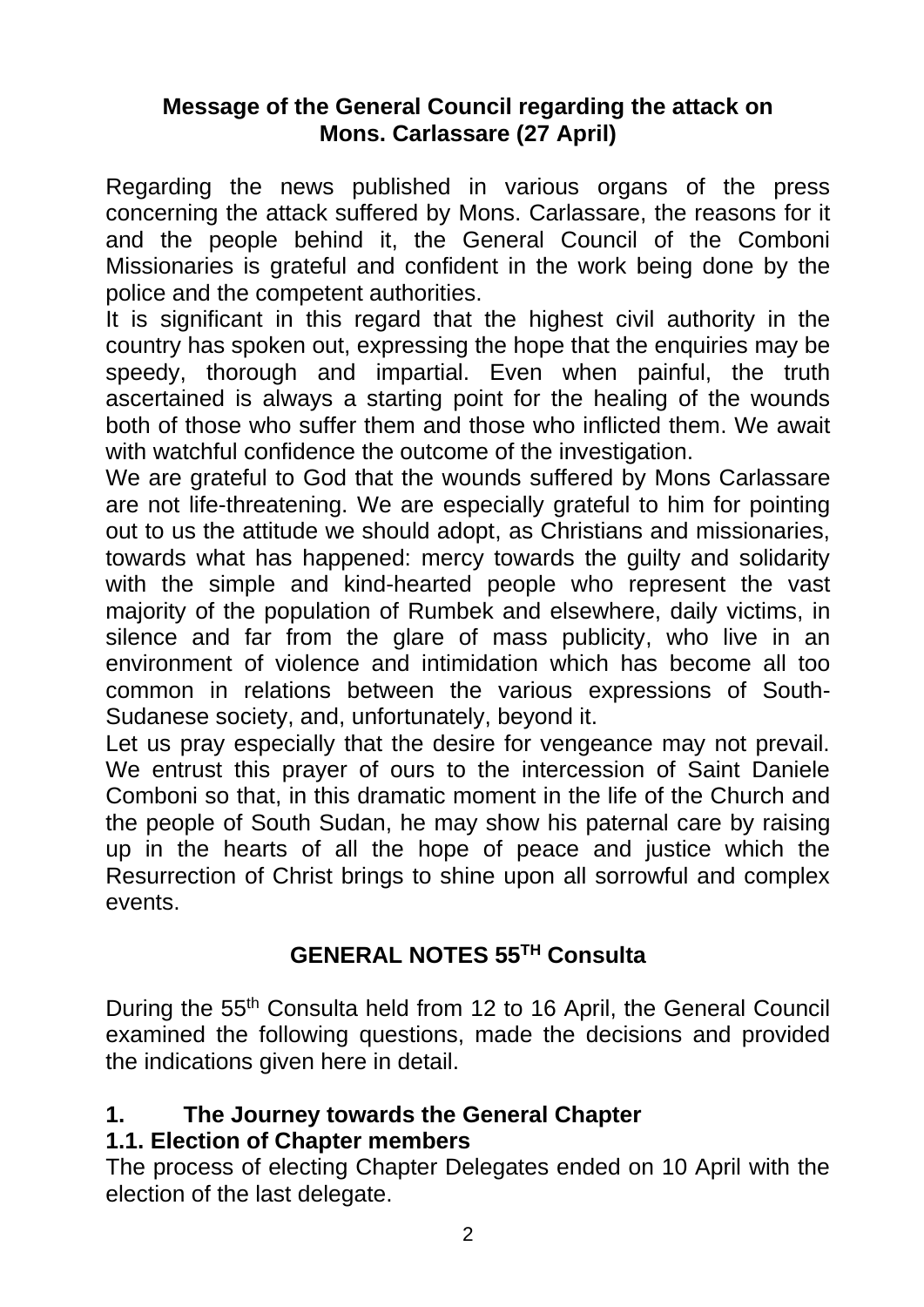This is the final list of Chapter members:

| 1              | CG           | Fr. Tesfaye Tadesse G.                  | By Right |
|----------------|--------------|-----------------------------------------|----------|
| $\overline{c}$ | CG           | Fr. Jeremias dos Santos Martins         | By Right |
| 3              | CG           | Bro. Alberto Lamana Cónsola             | By Right |
| 4              | CG           | Fr. Alcides Costa                       | By Right |
| 5              | CG           | Fr. Ciuciulla Pietro                    | By Right |
| 6              | A            | Fr. David Costa Domingues               | Elected  |
| 7              | <b>BR</b>    | Fr. Amaxsandro Feitosa da Silva Elected |          |
| 8              | <b>BR</b>    | Fr. Bossi Dario                         | By Right |
| 9              | <b>BR</b>    | Bro. João Paulo da R. Martins           | Elected  |
| 10             | <b>BR</b>    | Fr. Raimundo N. R. dos Santos           | Elected  |
| 11             | C            | Fr. Marek Tomasz                        | Elected  |
| 12             | $\mathsf{C}$ | Bro. Parise Alberto                     | Elected  |
| 13             | <b>CN</b>    | Fr. Dimonekene Sungu Edmond             | Elected  |
| 14             | <b>CN</b>    | Bro. Kakule Silusawa Lwanga             | Elected  |
| 15             | <b>CN</b>    | Fr. Kobo Badianga Jean Claude           | Elected  |
| 16             | <b>CN</b>    | Fr. Ndjadi Ndjate Léonard               | By Right |
| 17             | CO           | Fr. Villarino Rodriguez Antonio         | Elected  |
| 18             | <b>DSP</b>   | Bro. Bernardi Ivan                      | Elected  |
| 19             | <b>DSP</b>   | Fr. Grabmann Hubert                     | By Right |
| 20             | <b>DSP</b>   | Fr. Turyamureeba Roberto                | Elected  |
| 21             | E            | Fr. Llamazares G. Miguel Angel          | Elected  |
| 22             | E            | Fr. Pedro Andrés Miguel                 | By Right |
| 23             | EC           | Fr. Jaramillo Arias Pablo E.            | Elected  |
| 24             | EC           | Fr. Poletto Ottorino                    | By Right |
| 25             | <b>EGSD</b>  | Fr. Kyankaaga J. Richard                | By Right |
| 26             | <b>EGSD</b>  | Fr. Mbuthia Simon Mwara                 | Elected  |
| 27             | ER           | Fr. Habtu Teklay Tiluq                  | Elected  |
| 28             | ЕT           | Fr. Agostini Sisto                      | By Right |
| 29             | ET           | Fr. Asfaha Y. Weldeghiorghis            | Elected  |
| 30             | I            | Fr. Baldan Fabio Carlo                  | By Right |
| 31             | I            | Fr. Codianni Luigi Fernando             | Elected  |
| 32             | I            | Fr. Ivardi Ganapini Filippo             | Elected  |
| 33             | I            | Fr. Moschetti Daniele                   | Elected  |
| 34             | I            | Bro. Soffientini Antonio                | Elected  |
| 35             | KE           | Fr. Radol Odhiambo Austine              | By Right |
| 36             | KE           | Fr. Wanjohi Thumbi Andrew               | Elected  |
| 37             | LP           | Fr. Devenish Martin James               | Elected  |
| 38             | LP           | Fr. Pelucchi Alberto                    | By Right |
| 39             | M            | Bro. Cruz Reyes Joel                    | Elected  |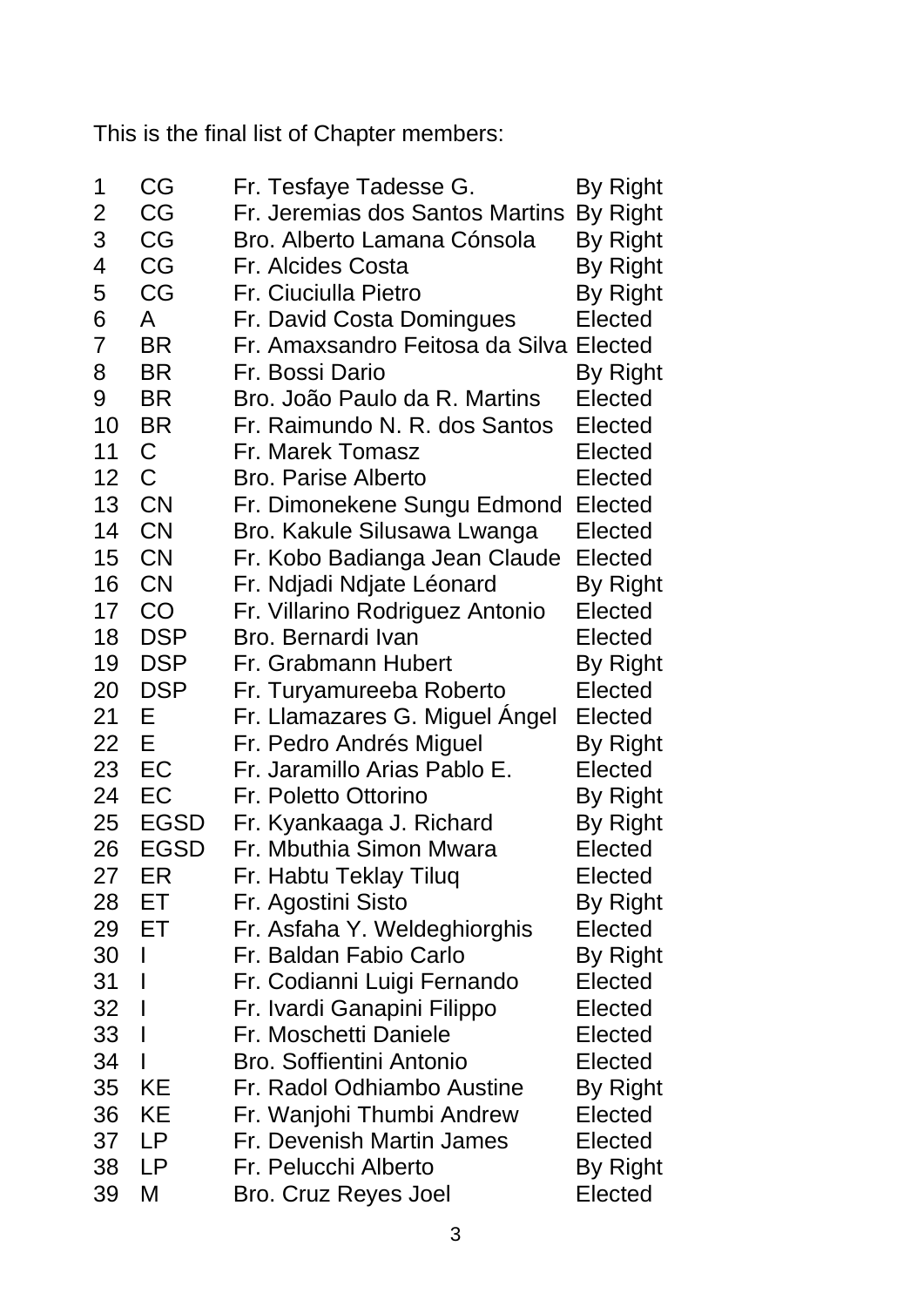| 40 | М          | Fr. Guitrón Torres Rafael                 | Elected  |
|----|------------|-------------------------------------------|----------|
| 41 | М          | Fr. Sánchez González Enrique              | By Right |
| 42 | М          | Fr. Villaseñor Gálvez J. de Jesús Elected |          |
| 43 | <b>MO</b>  | Fr. António M. Bogaio Constantino         | By Right |
| 44 | <b>MO</b>  | Fr. José Joaquim Luis Pedro               | Elected  |
| 45 | MZ         | Bro. Gédéon Ngunza Mboma                  | Elected  |
| 46 | ΜZ         | Fr. Guarino Antonio                       | Elected  |
| 47 | MZ         | Fr. Mumba Michael Nyowani                 | By Right |
| 48 | <b>NAP</b> | Fr. Ezama Ruffino                         | By Right |
| 49 | <b>NAP</b> | Fr. Ochoa Gracián Jorge Elias             | Elected  |
| 50 | P          | Fr. Fernando Domingues                    | By Right |
| 51 | P          | Fr. Manuel A. da Silva Machado            | Elected  |
| 52 | <b>PCA</b> | Fr. Calderón Vargas Juan Diego            | By Right |
| 53 | <b>PCA</b> | Fr. Romeo Barrios Morales                 | Elected  |
| 54 | PЕ         | Fr. Carbonero M. Pedro Percy              | Elected  |
| 55 | PE         | Fr. Martín Vargas Francisco José By Right |          |
| 56 | <b>RCA</b> | Fr. Longba G. Godefroy-Médard             | Elected  |
| 57 | <b>RSA</b> | Fr. Burgers Jude Eugene                   | By Right |
| 58 | <b>RSA</b> | Fr. Mkhari Antony Abednego                | Elected  |
| 59 | SS         | Fr. Maku Joseph                           | Elected  |
| 60 | SS         | Fr. Okot Ochermoi Louis Tony              | By Right |
| 61 | SS         | Bro. Pomykacz Jacek Andrzej               | Elected  |
| 62 | Τ          | Fr. Agboli John Hanson Fr. K.             | Elected  |
| 63 | т          | Fr. Hounaké Kouassi Timothée              | By Right |
| 64 | T          | Fr. Plinga Menguo-Mana (Job)              | Elected  |
| 65 | <b>TCH</b> | Fr. Fidèle Katsan                         | Elected  |
| 66 | U          | Fr. Alenyo John Peter                     | Elected  |
| 67 | U          | Fr. Kibira Anthony Kimbowa                | Elected  |
| 68 | U          | Fr. Kiwanuka Achilles Kasozi              | By Right |
| 69 | U          | Bro. Lumami Mwanza Patrick                | Elected  |

## **1.2. Chapter delegate Substitutes**

The General Council wishes to encourage the circumscriptions which have not yet done so to proceed speedily with the election of the substitutes where the person who came second in the elections did not receive sufficient votes to qualify as a substitute.

## **1.3. Observers and Guests**

Regarding the participation of observers and guests, once a final decision is reached concerning the date of the Chapter, the matter of identifying possible observers and guests will be dealt with.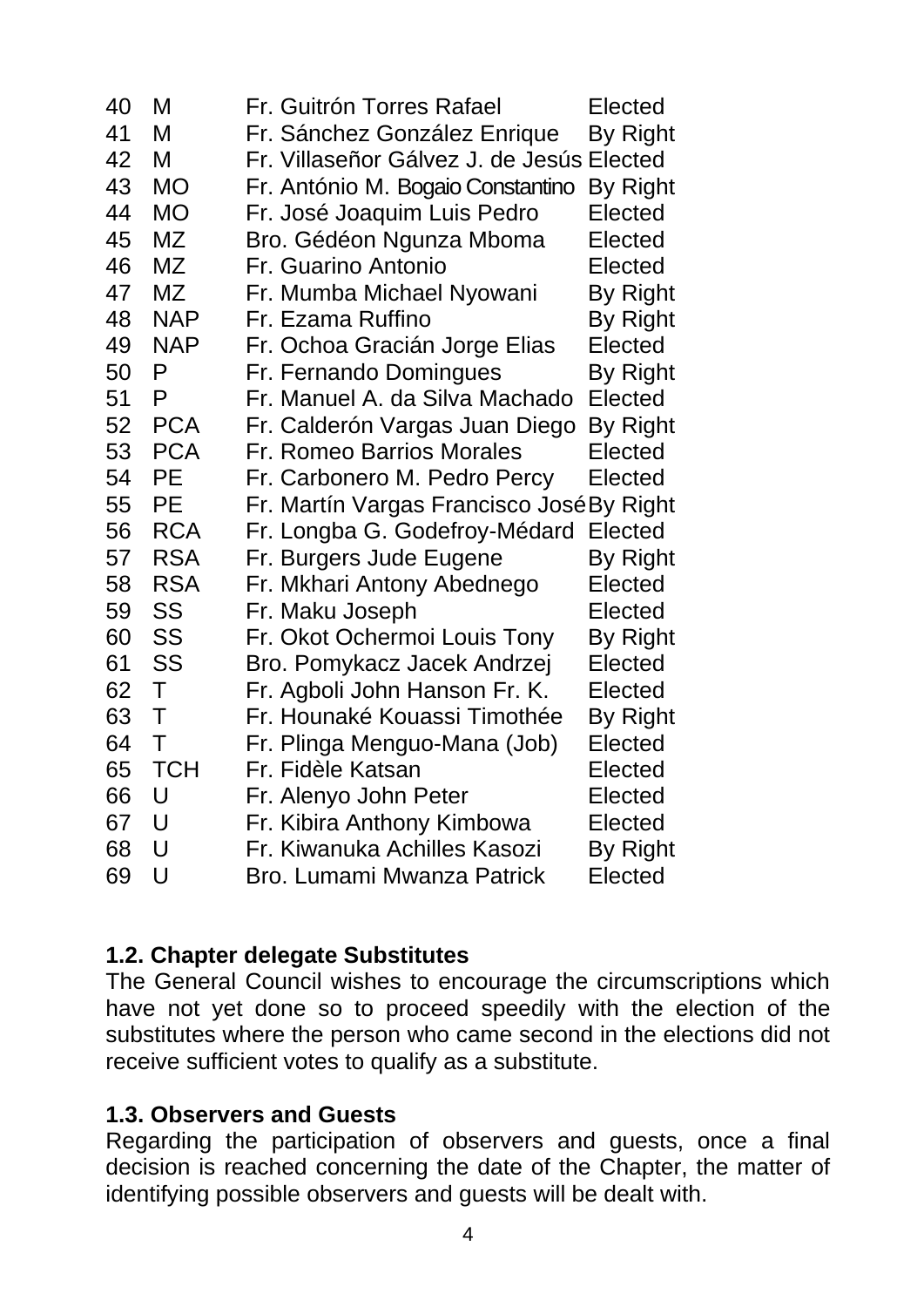## **1.4. Appointment of the Precapitular Commission**

During the Consulta, there was discernment on the choice of confreres who will make up the Precapitular Commission and the Capitular who will act as coordinator of the Commission. The confreres are here listed in alphabetical order:

- Fr. Andrés Miguel Pedro (coordinator)
- Fr. Baldan Fabio Carlo
- Fr. David Costa Domingues
- Fr. Katsan Fidèle
- Fr. Kiwanuka Achilles Kasozi
- Fr. Ndjadi Ndjate Léonard
- Fr. Raimundo Nonato Rocha dos Santos
- Bro. Soffientini Antonio
- Fr. Villasenor Galvez José de Jesus

The Council extends its thanks to them on behalf of all the confreres for accepting this complex and burdensome service. The Council assures them of their support and accompaniment in the run-up to the Chapter.

## **1.5. Timetable of the online in-person meetings in preparation for the Chapter**

The General Council will organise a series of online meetings and, where possible, face to face in-person meetings to interact with:

The Precapitular Commission: on 13 May around mid-day, online, to help those involved to get to know each other better, to evaluate, to better focus upon and detail the terms of reference of the Commission and for discernment on the timetable of the process towards the Chapter

The members of the General Administration: on 17 May, in person, at 9.00 in the Chapter Hall with the following Order of the Day: information concerning the journey towards the Chapter and directions concerning the report of the General Administration, Secretariats and **Offices** 

• All Capitulars, online, in June; during this meeting, there will be dialogue in view of the final decision regarding the date of the Chapter.

## **1.6. The June Consulta**

The June Consulta will have as its purpose, besides the usual points of the agenda, to deal with the questions associated with the General Chapter, i.e.: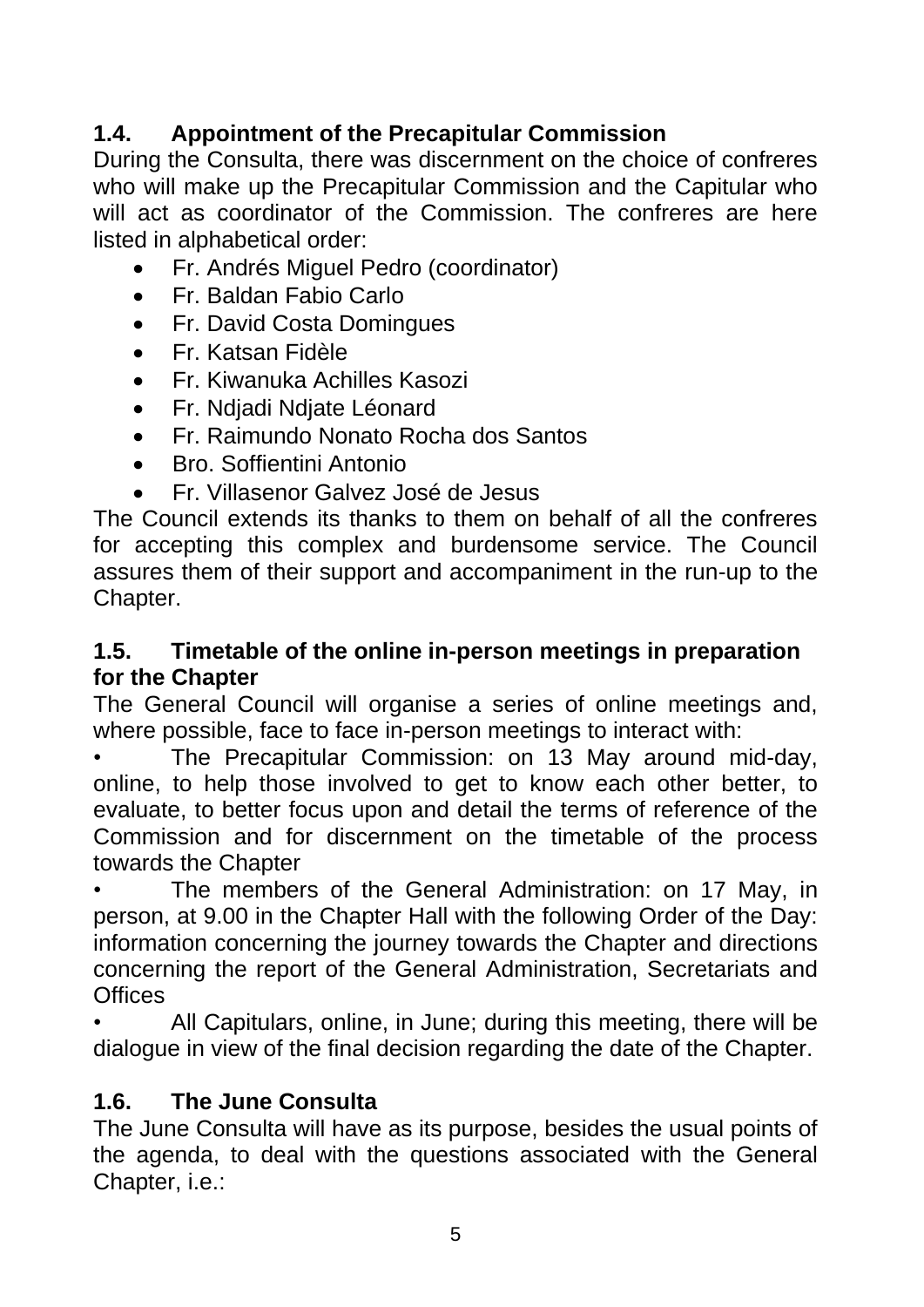- The decision on the date of the Chapter
- Defining the timetable for the presentation of the reports from the circumscriptions, continents, secretariats and offices and the following journey towards the Chapter;
- The competence of the Precapitular Commission and what the Capitulars expect from it.

In deciding the date of the Chapter, it is necessary to bear in mind that this may affect the availability of Bro. Biemmi to participate in our Chapter. In the meantime, the GC encourages the confreres who have not yet done so to answer the questionnaire and to make use of all available means, including the internet, for the processes of meetings and gatherings in view of the preparation of the reports.

# **2. Formation (SGS)**

# **2.1. Assignment of Novices to Scholasticates and CIF**

The GC has assigned 37 novices to the Scholasticates and CIF. In some cases, it was necessary to take into account the local situation of the Covid-19 epidemic and the associated problems of travelling and obtaining visas.

## **2.2. Granada**

The number of novices who are due to take first vows this year exceeds the present capacity of our scholasticates. For this reason, having taken into account the past dialogue with circumscription superiors during the Assembly of the newly-elected in 2020 on a similar situation, the CG has decided to assign 4 scholastics to the community of Granada in Spain where they will be received and continue their formative journey with a formator who will be appointed in the coming months.

The community of Granada is, in fact, capable of receiving a group of scholastics in a context with easy access to an academic institution and other structures of a formative nature, as well as good opportunities for pastoral commitments for our group of scholastics.

## **3. SGE (economy)**

## **3.1. Investments**

The General Treasury and the General Council have devoted some time to careful evaluation of the situation of our investments faced with the consequences of the Covid-19 pandemic and its effect on markets and the economy.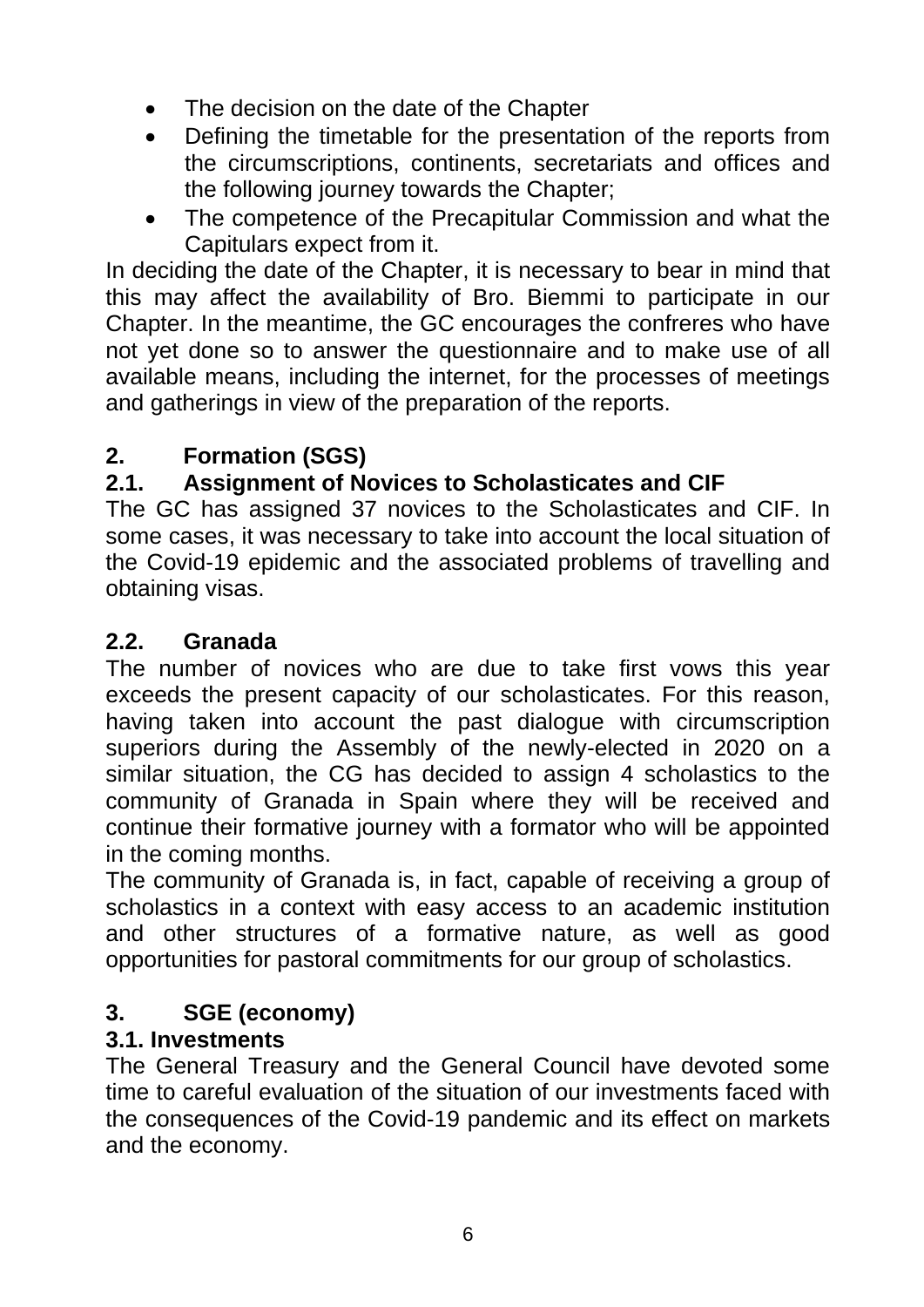## **3.2. Appointment of the new member of the Council for Finance**

Due to the need to appoint a new member to the Council for Finance to represent the circumscriptions of APDESAM, after previous consultation with the circumscription superiors, the GC appoints Fr. Zieliński Maciej Mikolaj, Provincial Bursar of Kenya, as the new member of the Council for Finance, for three years.

## **4. Note for confreres who have returned from abroad to their countries of origin**

## **4.1. General Regulations**

The General Council reminds the confreres that the persistence of the pandemic situation, which is still raging and is still far from being resolved, makes it still inadvisable to undertake any international movement that is not motivated by sound, unquestionable and verified reasons. It therefore emphasises the need – already foreseen by the directors – that all confreres who intend to move from one circumscription to another should speak of this with their circumscription superiors. It is up to them to dialogue with the circumscription superior where the confrere wishes to go and evaluate restrictions regarding vaccinations, quarantine or other regulations regarding freedom of movement within the destination country, even when this is the country of origin of the confrere. It is in fact necessary to previously identify the place of quarantine, where this is necessary. Not all the communities and very often family members are able to meet the requirements of quarantine.

## **4.2. Specific regulations for returning to Italy for reasons of health**

As regards confreres returning to Italy for proven and verified reasons of health, the Italian Province has planned a specific process associated with health considerations which involves the Vice-Provincial Superior in charge of the sick and the confrere supervising the Commission for the Elderly and Sick Confreres (CANAM). Except in cases of emergency, notification of the intention to return to Italy must be made in good time since the capacity of the communities responsible for assisting the sick is limited by the continually evolving health regulations of the various regions and these must be verified in real time. The contact details of the confreres responsible are available in the Annuario Comboniano.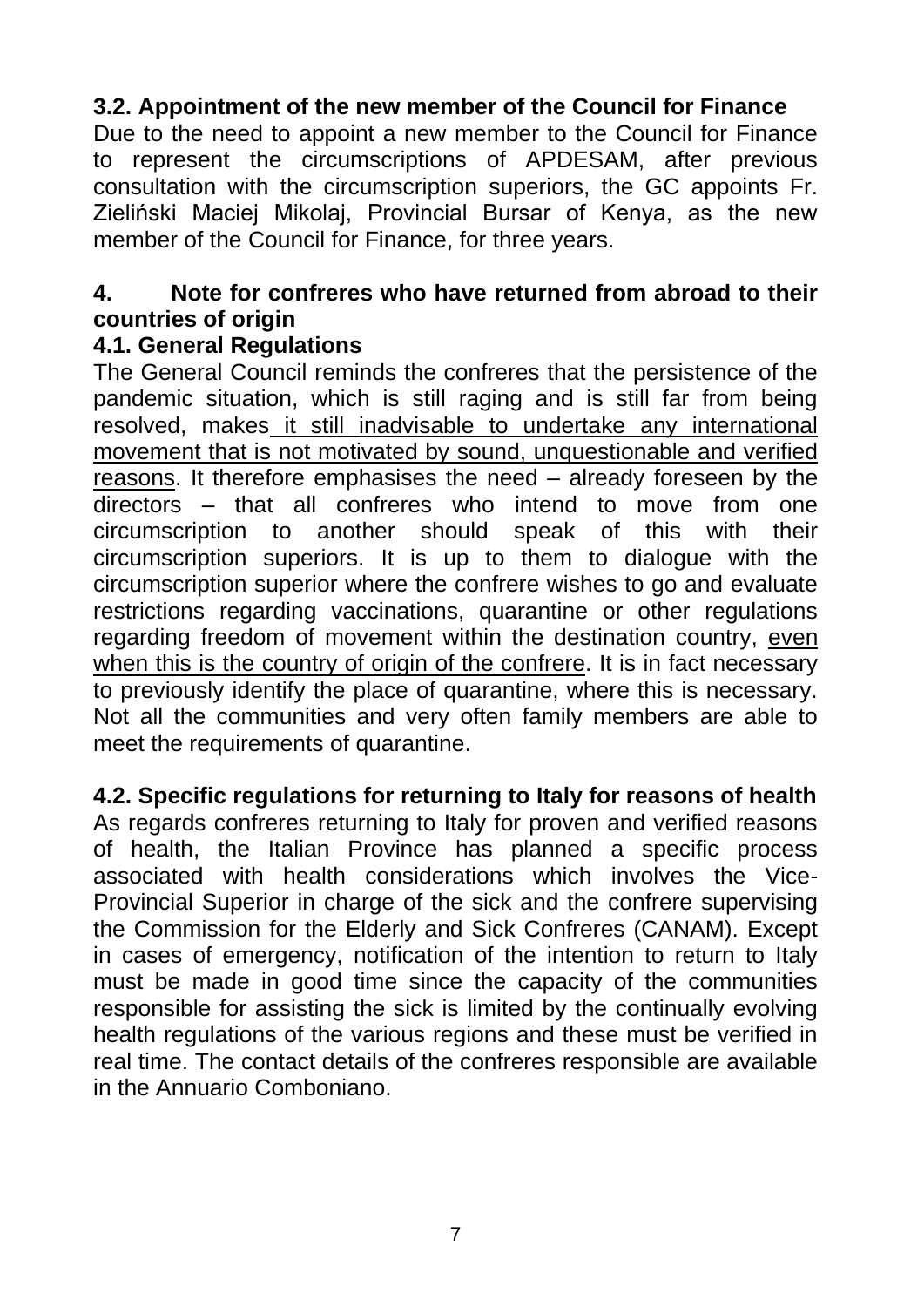## **5. Appointment of the new Bishop of Callao (Peru)**

The Holy Father has appointed H. E S.E. Mons. Luis Alberto Barrera Pacheco, M.C.C.J., as the new Bishop of the diocese of Callao (Peru) transferring him from the diocese of Tarma.

## **Ordination to the priesthood**

Fr. Turinawe Vicent (UG) Kabale (U) 10.04.2021

## **Specializations**

The Sudan University of Science and Technology has conferred **Fr. Jorge Naranjo a** PhD in Education and Quality Management on Tuesday 6 April 2021 at the headquarters of the Supreme Council for Quality and Excellence of Khartoum.

Fr. Naranjo's research is entitled "Evaluation of the Educational Quality of Comboni Schools in the Light of the European Foundation for Quality Management Excellence Model in Khartoum State".

Fr. Naranjo qualified with full marks. In its comments, the academic committee which examined the research suggested that the University publish the complete work given the importance of the topic it covers, the innovative character of its approach and the different perspective offered by a foreign person on education in the history of Sudan.

On Thursday 15 April 2021, at the Catholic University of East Africa – Tangaza University College – Institute of Social Transformation, in Nairobi (KE), **Fr. Stefano Giudici** successfully defended his thesis entitled "Exploration of the relationship between social critical consciousness and pastoral ministry in International Missionary Congregations: a case study of the Comboni Family in Kenya". The thesis is in view of receiving a "PhD in Social Transformation with specialization in Pastoral Ministry".

## **Holy Redeemer Guild**

| May  | $01 - 15$ ET | $16 - 311$   |            |
|------|--------------|--------------|------------|
| June | $01 - 07$ ER | $08 - 15 LP$ | $16 - 30P$ |

## **Prayer Intentions**

**May** – That, Like Our Lady, "health of the sick", the nations my join forces to respond to the worldwide humanitarian crisis, helping to restore health care, security and education to those impoverished by conflicts and disasters. *Lord hear us*.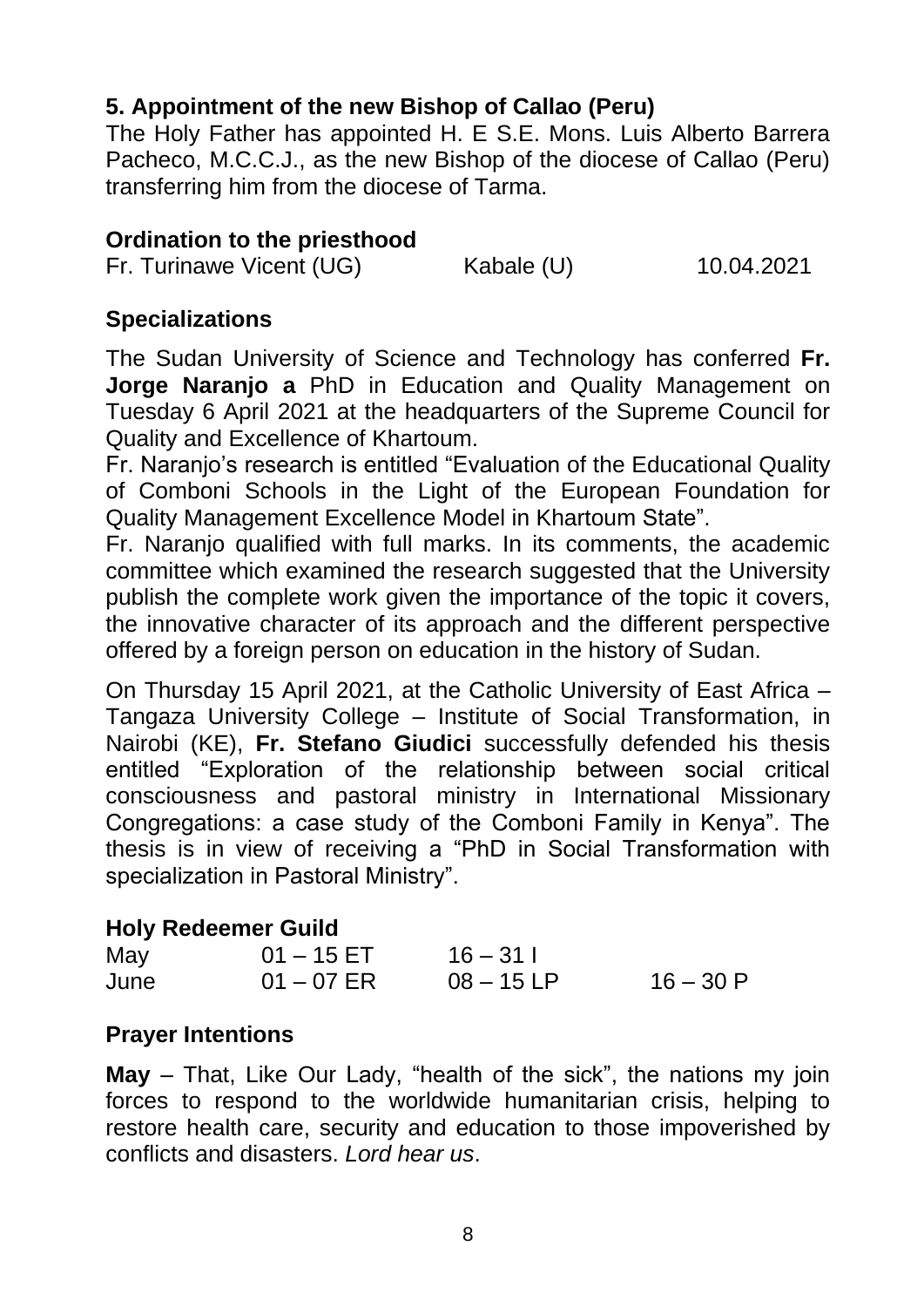**June** – That the Holy Spirit may help us to discern the will of God for our pastoral ministry and to be always witnesses of cooperation and communion. *Lord hear us*.

## **Publications**

**Fr. Daniel Cerezo Ruiz**, *La cortina de bambú. La misión del encuentro en China*, ed. Mundo Negro, Madrid 2021. Behind the bamboo curtain, Fr. Xie Minghao (as Fr. Cerezo was re-named in China) presents "A mosaic of stories worthy of the best travel books ever written – we read in the prologue – though the author goes even further by bringing us closer to the people". Some leaders have passed years and even decades in prison or concentration camps without being accused or tried in court, giving us an example of strength and serenity supported by faith. Others live the faith clandestinely and in fear while others work in homes for the elderly and the hospitality centres. From this, there emerges a dimension of mercy and charity of the faith that impresses those who approach Christianity.

**Justo Bolekia Boleká**, *Cuando se narraban los cuentos en África. Sabiduría bubi de ayer y hoy*, ed. Mundo Negro, Madrid 2021, pp. 246, illustrations by Fernando Noriega. "Entering the *bubi* world – according to the author – means accessing one of the oldest and most dynamic African environments". The reader finds in this book some stories in which life is described, from the simpler relationships (father-son, husband-wife) to the more complex, between humans and their environment, "with all th teachings that adults transmit or impose upon the young generations".

The book (not a book of stories for children but a book for adults) is available from the Mundo Negro administration at the price of €15.

## **Retreat online**

From 5 to 9 April, Fr. David Glenday preached a retreat online for the confreres of the NAP on the theme "Having one common Father" (Comboni, S 2742), begging the grace of being His children in the mission of today.

Those interested in obtaining a recording may contact Fr. David by email: [dkglenday@gmail.com](mailto:dkglenday@gmail.com)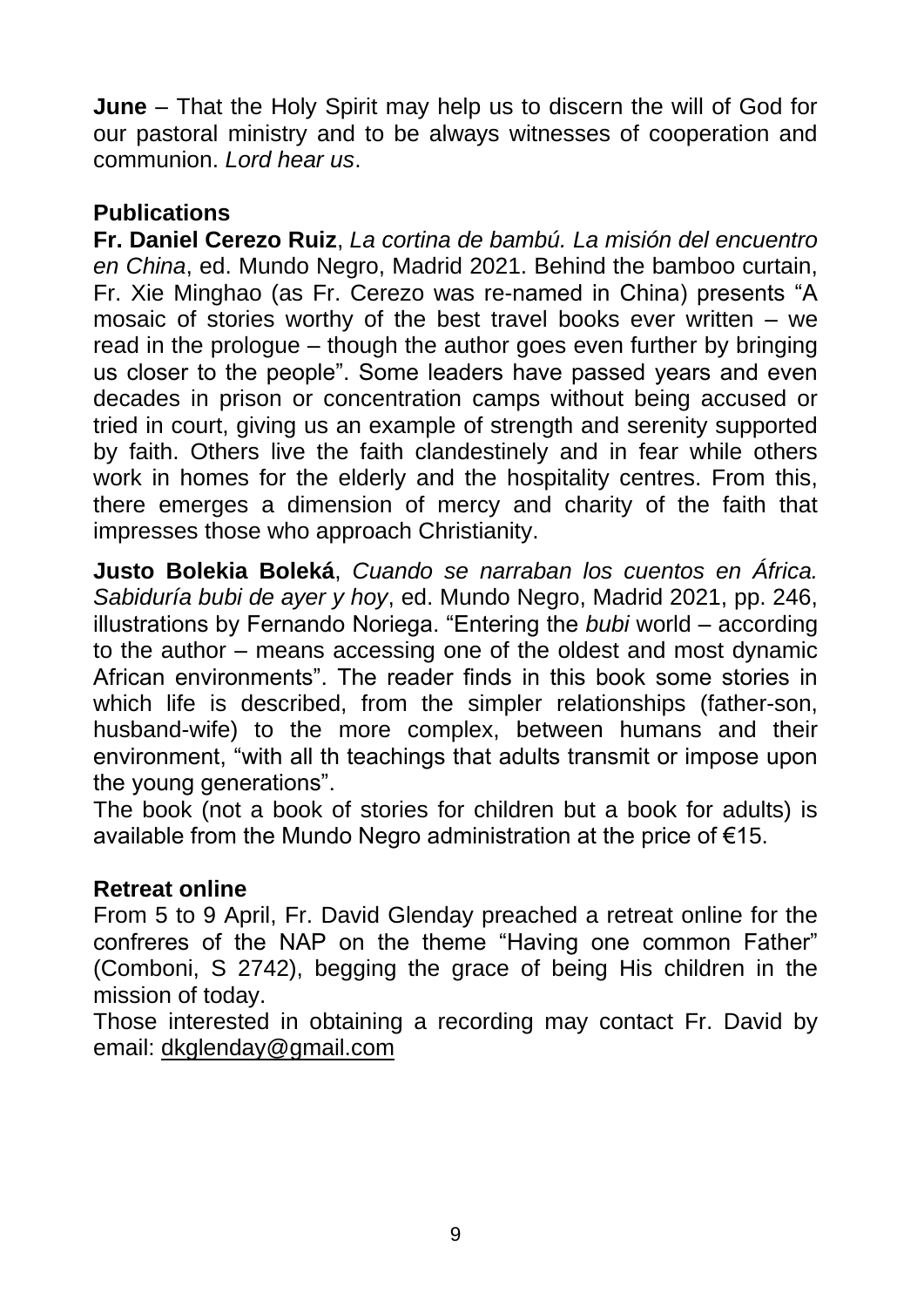## CONGO

## **50 years of self-giving**

On Thursday 8 April, Fr. Alfredo Ribeiro Neres celebrated the Golden Jubilee of his priestly ordination. The Eucharistic celebration, followed by the feast, took place in the chapel of the Comboni novitiate in Magambe, Isiro, in the presence of the Comboni Family, men and women religious, the employees of Magambe and some friends. The Bishop of Isiro-Niangara, Mons. Julien Andavo, participated personally in the Eucharist of thanksgiving presided over by Fr. Alfredo.

In his homily and testimony, Fr. Alfredo told the "pre-history" and the history of his vocation. Referring to the pre-history, he revealed that his parents, after their wedding in 1930, agreed to pray every day that one of their children would become a priest. "I didn't know that. Nobody else knew. They kept it secret until the day of my ordination". Concerning his desire to come to the Congo, he said: "When I was eighteen, I heard that seven young Belgians who were on their way to the Congo as lay missionaries had been killed in a plane crash. I offered myself to the Lord to replace one of them and go to the Congo. After some years, I had forgotten my promise but the Lord remembered it". Alfredo was working in Lisbon for a cosmetics firm where he was in charge of an important sector of the business with a large salary when he decided to leave everything "to go and proclaim the Gospel". It was when he heard a reading from the Gospel of St Mark (16,17-20) and the words of Fr. Angelo La Salandra during the Mass of the Ascension in May 1959 that he decided to become a Comboni Missionary.

Fifty years later, he says: "I fell full of joy for all the Lord has done in my life. Even in times of sorrow and difficulty, it brings joy and peace to my heart. I was therefore called to hand on, share and bring alive this joy among the people whom the Lord places on my path every day. I feel I should love other people and it is the love of Christ Himself that I receive and give. I urge people to love the Lord and the Virgin Mary. I must continue with this same energy and never fear for the future".

## ITALIA

#### **Missionary sending**

On Saturday 10 April, in the parish church of di Milland, Bressanone, dedicated to the Ladin missionary Saint Joseph Freinademetz, Fr. Stefano Trevisan, a 37-year-old Comboni missionary received the missionary mandate after a course of formation and studies which,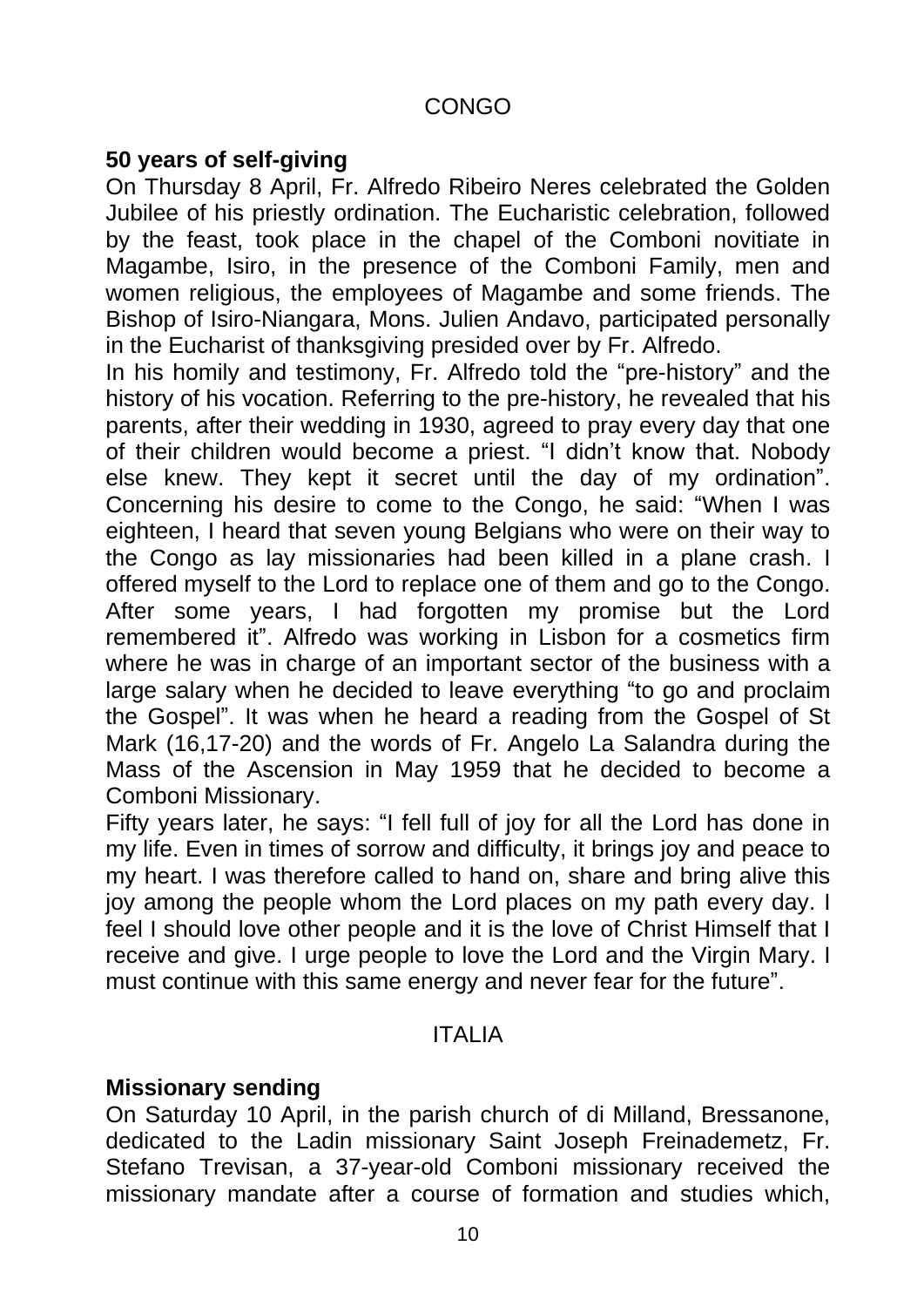among other things, involved a six-month stay in Ireland. Fr. Trevisan is called to carry out his missionary service in South Sudan.

The celebration was presided over by Bishop Ivo Muser who presented the missionary cross to the young man. On 28 June 2020, Mons. Muser had ordained him in Bressanone Cathedral. Fr. Stefano, originally from San Vigilio di Marebbe, a former ski instructor, after visiting Africa in 2009, decided to take the path of the priesthood and the mission among the Combonis.

"May your missionary service – Mons. Muser said to him – be marked by a commitment to justice, peace and care for planet Earth as our common home. And may you, following the example of Saint Daniel Comboni, always work not only for the people but with the people, so that they themselves may become the protagonists of their own lives".

In his "farewell" homily, Fr. Stefano read a passage from the homily of St. Freinademetz before his departure for China: "The Lord invites me to go away with Him to these brothers of ours beyond the seas … It is hard for me to leave my beloved parents … but man is not for this world. He is something more; not to enjoy life but to work wherever he is called by the Lord. And so, full of confidence and peace I go where he calls me".

He then dwelt upon the meaning of departure with the words of the Brazilian Archbishop Hélder Câmara: "Departing means giving up turning around on ourselves as if we were the centre of the world and of life. Humanity is greater and it is that which we must serve. Departing is first of all opening up to others, discovering them and going out to meet them; opening ourselves to ideas, even those contrary to our own. A good traveller is concerned for his discouraged and tired companions. He takes them as he finds them. He listens to them intelligently and carefully, above all with love and renews their courage. Departing means setting out and helping others to start setting out to build a more just and human world".

#### **Homage to Comboni in Guinea-Bissau**

In Verona Cathedral, Bishop Giuseppe Zenti presided, on 30 April, at an evening Mass for the dead on the 30<sup>th</sup> day after the death of Mons. Pedro Zilli, a Brazilian PIME missionary who had been Bishop of Bafatá (Guinea-Bissau) since 2001. Three Combonis took part in the concelebration since Mons. Zilli was a missionary bishop who was very close to the charism of Saint Daniel Comboni, as Fr. Romeo Ballan explained during the Mass. It happened that, just a few months after the canonisation of our Founder in 2003, Mons. Zilli set up a new parish dedicated to Saint Daniel Comboni and entrusted it to the *Fidei*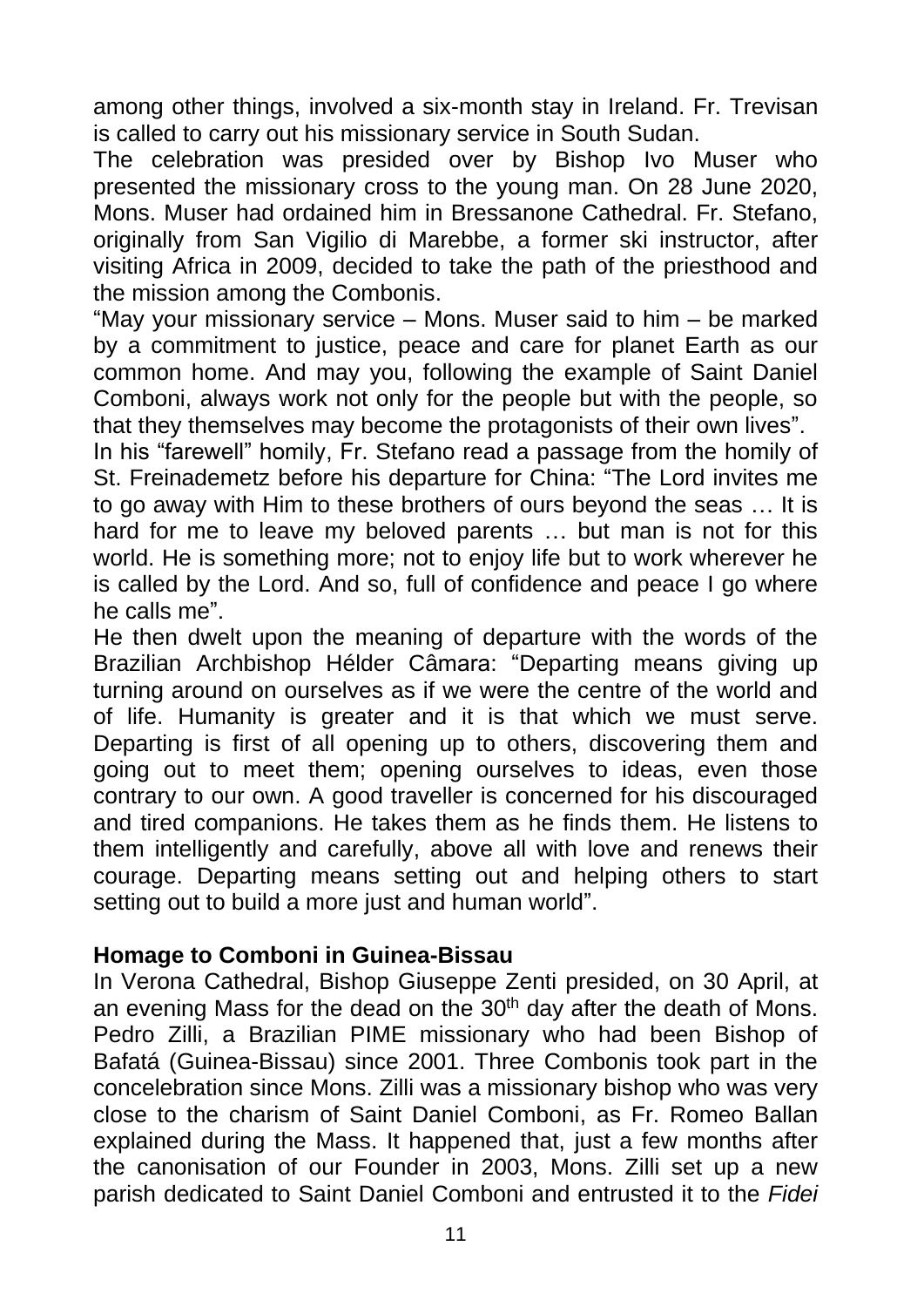*Donum* priests of the diocese of Verona. It was probably the first parish that took the name of the new saint and, we may add, in a country far from the lands where Combonis are present. When Mons. Zilli visited our Mother House in 2010, the community presented him with a large picture of Comboni for the faithful of Bafatá.

#### PORTUGAL

#### **Provincial retreat 2021**

This year, due to the pandemic situation, the annual retreat of the Portuguese Province (led by Fr. Adelino Ascenso, Superior General of the Sociedade Missionária da Boa Nova) was held in a special way: each community was given a timetable so we could feel spiritually united and the reflections were presented via Zoom. In this way, it was also possible for the confreres of the Spanish province to participate.

It was a moment of grace! With the missionary experience of Fr. Adelino (who was a missionary in Japan), the Asian culture and experience of the faith were at the forefront and the foundation of his sharing … The invitation "to till inhospitable ground and to climb mountains" and then "with the silence of God and the deconstruction and reconstruction of the image of Christ" descend with fire into the periphery … having as an icon that of the Good Samaritan. In all this journey, we take account of the presence of the "little stones" that enter the gears of our life and make this process difficult: "The danger of the lack of spirit; the deadening of the passion; the fear of gazing deeply; the challenge of interculturality and inter-generationality".

In his conclusion, he suggested a basic attitude: "The attitude of humble listening: what is the Spirit saying to us in the midst of all our failures and all our searching? What is the Spirit saying to each of us in the midst of this disconcerting pandemic situation? Jesus is the one who directs our gaze and encourages us to risk all in the art of being, surprising us and causing us to wonder at the beauty that comes from the strength of first love".

We thank Fr. Adelino for his sharing, for his inspiration and for having helped us to discover "the image of a Christ who is weak, friendly and compassionate".

## TOGO-GHANA-BENIN

#### **Golden Jubilee of Priesthood**

On Saturday 24 April, at the parish church of Marie, Mère du Rédempteur, there was a solemn Mass to celebrate the fifty years of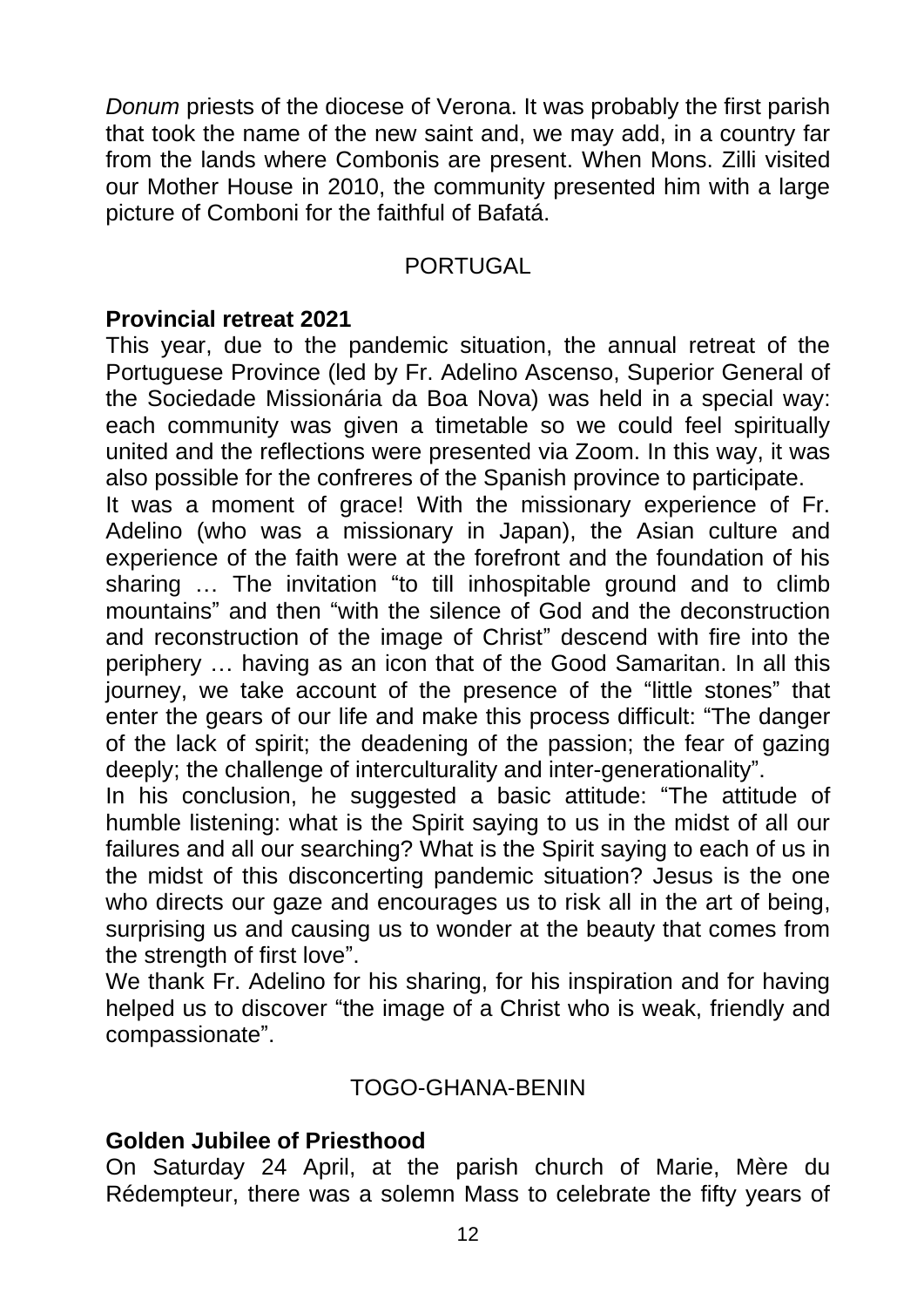priesthood of Fr. Sandro Cadei, a moment of great joy which saw the gathering of religious men and women, priests and lay-people, each of whom was marked by the person and missionary service of Fr. Sandro.

In the course of his homily, Fr. Severin Gakpe, one of the "sons" of Fr. Sandro, invited the faithful above all else to thank God for his marvels, he who chooses whomsoever he wants and chose Fr. Sandro to perpetuate the gift of himself that Jesus made through the Eucharistic sacrifice.

Fr. Gakpe presented a panorama of the years spent by Fr. Sandro in the various missions of the Comboni province of Togo-Ghana-Benin and elsewhere, with the conclusion that his life was prophecy and incarnation of the love of God; always ready to serve and to welcome, he lived and still lives the works of mercy in the true sense of the word. What enables him to do so, in his opinion, is his "insane love" for God: Fr. Sandro "is madly in love with God" and this accompanies him in all the services he carries out in the Institute whether pastoral, formative or administrative.

The Provincial, Fr. Timothée Hounaké, while thanking all those invited, was generous with his words on the goodness and availability of the person being celebrated, emphasising that it is his love of personal prayer, adoration of the Blessed Sacrament and ongoing formation that enable Fr. Sandro to incarnate these two virtues.

Fr. Sandro, in a joyful voice, noted his similarity to the "Founder": both are from the province of Brescia, were ordained and sent to the mission at the same age, and expressed the wish that he, too, might take the path of holiness even though "in this field, Saint Daniel Comboni was far ahead of him".

The celebration concluded with a happy feast while observing the demands of anti-Covid-19 measures.

## IN PACE CHRISTI

## **Mons. Paulino Lukudu Loro (23.08.1940 – 05.04.2021)**

I met Mons. Paulino Lukudu Loro in 1975, when I was Apostolic Administrator of the diocese of El Obeid. It was my first mission in Sudan. Both of us were 35 years old and we immediately became friends. We remained friends even when I went to other missions: Nyala, in Darfur and Abyei among the Denka of South Sudan. Our friendship continued also when I again met him in Juba in 2010: he was the Metropolitan Archbishop of Juba and I was the Comboni Provincial of South Sudan.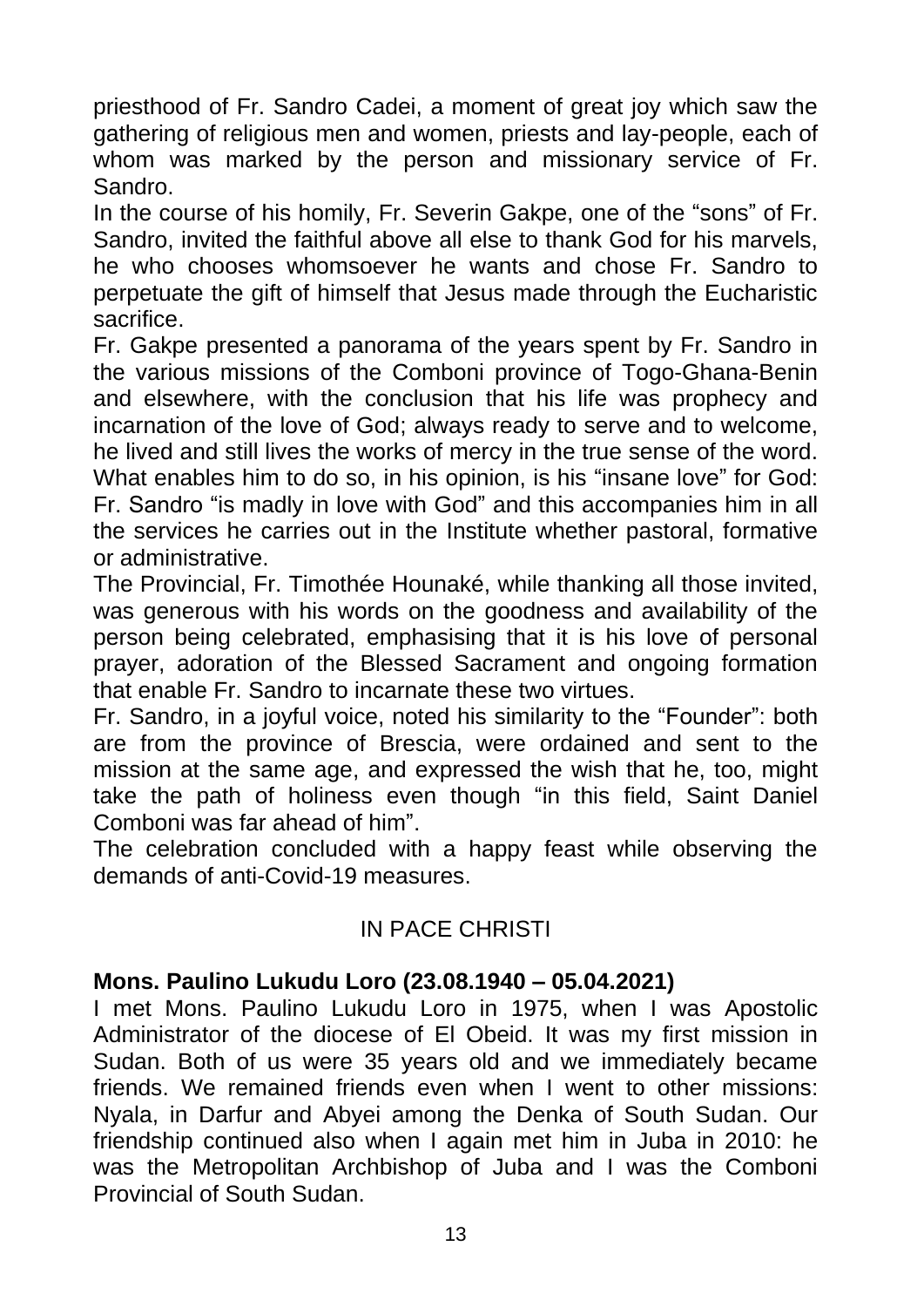I have to use my imagination to describe the early part of his life; he never liked to speak of his personal past. His attention and concerns were concentrated on the sad situation of his country that was engaged in a civil war that lasted until 1955.

He was born in Juba (South Sudan) on 23 August 1940. During his childhood and his youth – he completed his schooling in the mission schools – the missionaries had, since the thirties, begun many projects for the development of the country: schools of all sorts and levels, programmes for the control of tropical diseases, large hospitals and small dispensaries everywhere, coffee and tea plantations, teak, and many other projects. In 1964, the Khartoum government expelled them all: in South Sudan there were many Catholics, only a few priests who were young and overworked; there was confusion everywhere.

In that sad situation, young Paulino will have recalled how life in his village of Kwerijik, near Juba, was very different before the expulsion of the missionaries and felt the call of God who was inviting him to become a Comboni missionary. It cannot have been easy to move from his simple hut in Kwerijik to the Comboni novitiate in Florence; in fact, some of his companions soon returned home, but he remained. He took temporary vows on 9 September 1967, perpetual vows on 9 September 1969 and was ordained priest on 12 April 1970, in Verna **Cathedral** 

He afterwards returned to his own country and, for a short time, served the Church in South Sudan together with the other Sudanese priests. Then, in 1974, after the Addis Ababa Accord, the Congregation of Propaganda Fide decided to reconstitute the hierarchy of the Catholic Church in Sudan. Fr. Paulino became Mons. Paulino, Apostolic Administrator of El Obeid. He was 32 years old and from one day to the next became a 'bishop' (he would be consecrated on 27 May 1979) of a diocese three times the size of Italy.

The diocese of El Obeid is located in the north of Sudan, and one of the first duties of the bishop was, therefore, to learn the Arabic spoken in the north which was very different from that spoken in the south.

The diocesan structures were still in their beginnings and much had to be improvised. The world of Islam certainly was of no help to the life of the Church and most Christians were immigrants from the south of the country, homeless and uprooted from their tribal culture.

During that period, he came twice to visit the mission of Nyala where I was. He really was a shepherd visiting his flock. He took an interest even in the small things of the confreres entrusted to him: their health, serenity and whether they were happy to be in that mission. In 1983, he became Metropolitan Archbishop of Juba while I was then asked to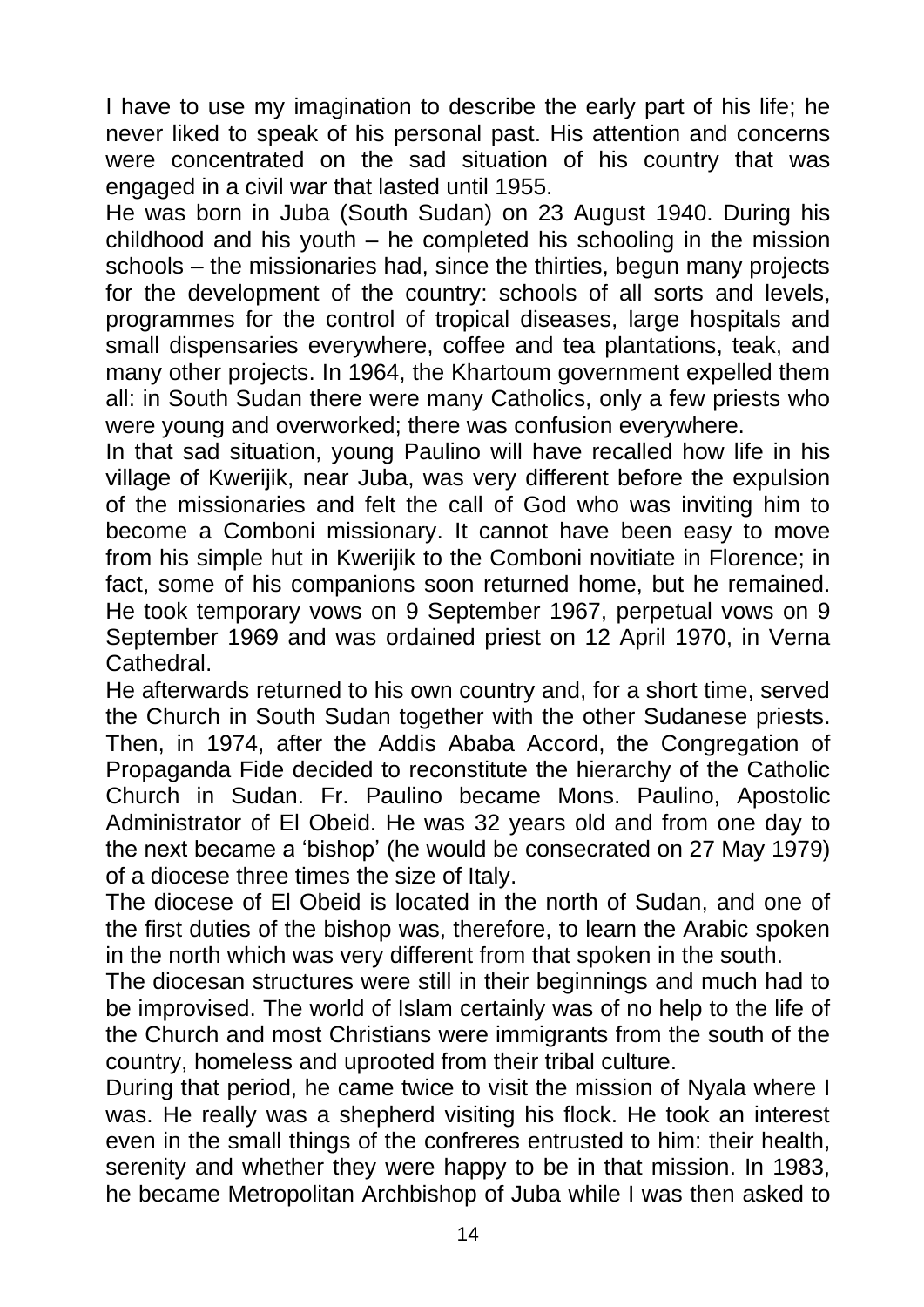direct the Course of spiritual orientation at the national seminary in Khartoum. Even though far from each other, our friendship and fraternal spirit were very much alive; we met again in 2010 when I was sent to Juba as Provincial of the Comboni Missionaries in South Sudan.

Like all the other Sudanese dioceses, Juba was in a pitiable state; the civil war had prevented any sort of stable organisation or even minimal progress in the various diocesan institutions. Even the national seminary in Juba had been abandoned and had become infested with monkeys and rats. But the people were still there, as always. The institutions and buildings could wait for better times. Consequently, his attention, at the start of his episcopal ministry in Juba, concentrated on the people: the religious, his priests and the many poor people who came knocking at his door every day.

He reorganised the life of the Sisters of the Sacred Heart and the Brothers of Saint Martin de Porres, two local congregations of diocesan right. During the civil war, the life of the diocesan priests had been rather difficult. The new archbishop made them feel again like a family where he was the elder brother. Also to the poor, Mons. Paulino was always a good father who never sent anyone away emptyhanded.

He intensified the educational programme of the diocese. Each parish had, and still has, its own primary and middle schools with thousands of pupils. Each parish also had a small dispensary where the poor could find a nurse and free medicine for the commonest diseases.

With the help of some religious congregations, he opened, also in Juba, an excellent school for nurses which today continues to train paramedical personnel for the whole of South Sudan.

In 2011, at the end of the civil war which led South Sudan to independence from the north of the country, with the help of some Combonis, he erected a diocesan FM radio station to inform, instruct, to heal the wounds of war and to help discern the path to follow. 55 years of civil war had left everything and everybody worn out. In an almost inhuman condition, with his closeness to the people, his courage to hope against hope ad his openness and humility to collaborate with those who had more energy than him, he succeeded in bringing courage and hope to an entire people that had been deprived of all hope and abused for so many years.

South Sudan has always been the victim of blatant injustice; for example, there was only one secondary school in the whole country, in Rumbek. To counter this situation that actually paralysed the youth of South Sudan for many years, Mons. Paulino, in the early 2000s,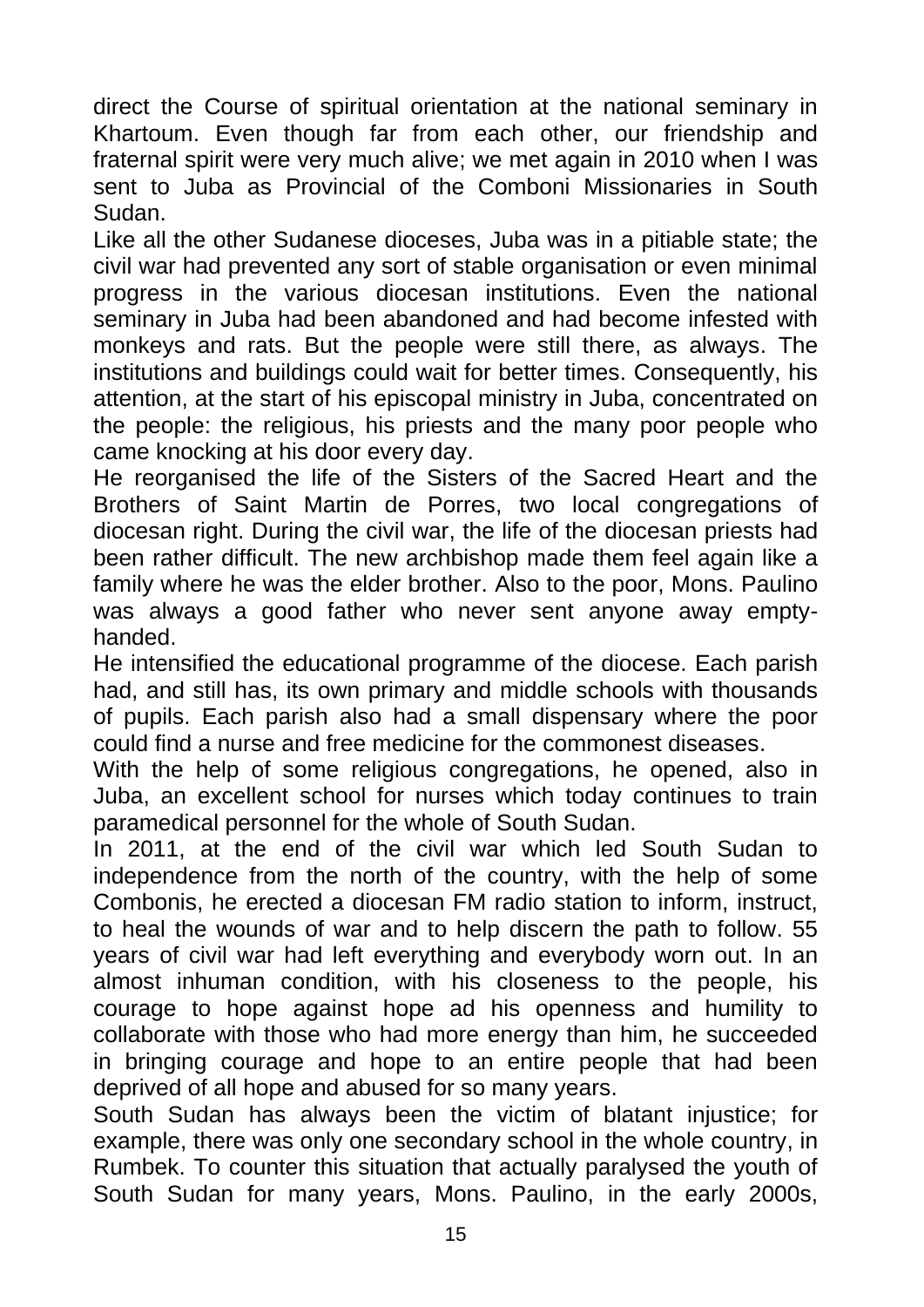fostered the opening of the Catholic University of Sudan in Wau. It was a humble beginning but it opened the hearts of many young people.

On the contrary, he cared nothing for himself. His house remained exactly as the Italian Comboni bishop had left it when he was expelled, with no renovation works, until 2019. It consisted of a sort of reception and a low house with a small veranda.

During the 36 years that Mons. Paulino was Archbishop of Juba, the reception area had altered its purpose: it became a refuge for poor people looking for help, a meeting place when there was a dispute to be settled and a place of listening for people who had problems and did not know which way to turn. A Sister took care of the poor while the bishop saw to others personally. The people wanted it that way and he did this very willingly and always.

One final meaningful aspect of his identity was his love for his priests. There was as yet no House of the Clergy and so the Archbishop took the elderly and sick priests into his house. I happened, on a few occasions, to have breakfast with them. There was a real sense of family among them. An old priest is not always the nicest person to meet or with whom to live. This was true also at the Archbishop's house in Juba. "But they are my priests", he said to me. "They have given their lives for the Church like myself and, in good times and in bad, we are still brothers".

The way I see it, this was Mons. Paulino: a Comboni, a man of God, a bishop of the Catholic Church which, in times that were not easy for the Church in South Sudan, spent himself entirely for the good of his people, of his country and the Church that God entrusted to him.

The apostles who saw the Risen Lord were the pillars of the primitive Church, a completely new reality. Mons. Paulino, having seen that the Church could make his country revive and bring it into a completely new phase, was a pillar of the young Catholic Church in El Obeid and in Juba.

Significantly, the Lord called him to Himself on Easter Monday, 5 April 2021. The example he leaves us will help these two Churches to follow the Lord for many years with confidence, optimism and joy, as they learned to do under his guidance for all those years. (*Fr. Luciano Perina, mccj*)

## **Bro. Bruno Haspinger (26.05.1940 – 07.04.2021)**

Bruno was born on 26 May 1940, at Tesido in Val Pusteria/Alto Adige (Italy). His parents owned a small farm and had nine children. Bruno was not the only one in his village to become a Comboni missionary. Four other young men from the same village entered Milland and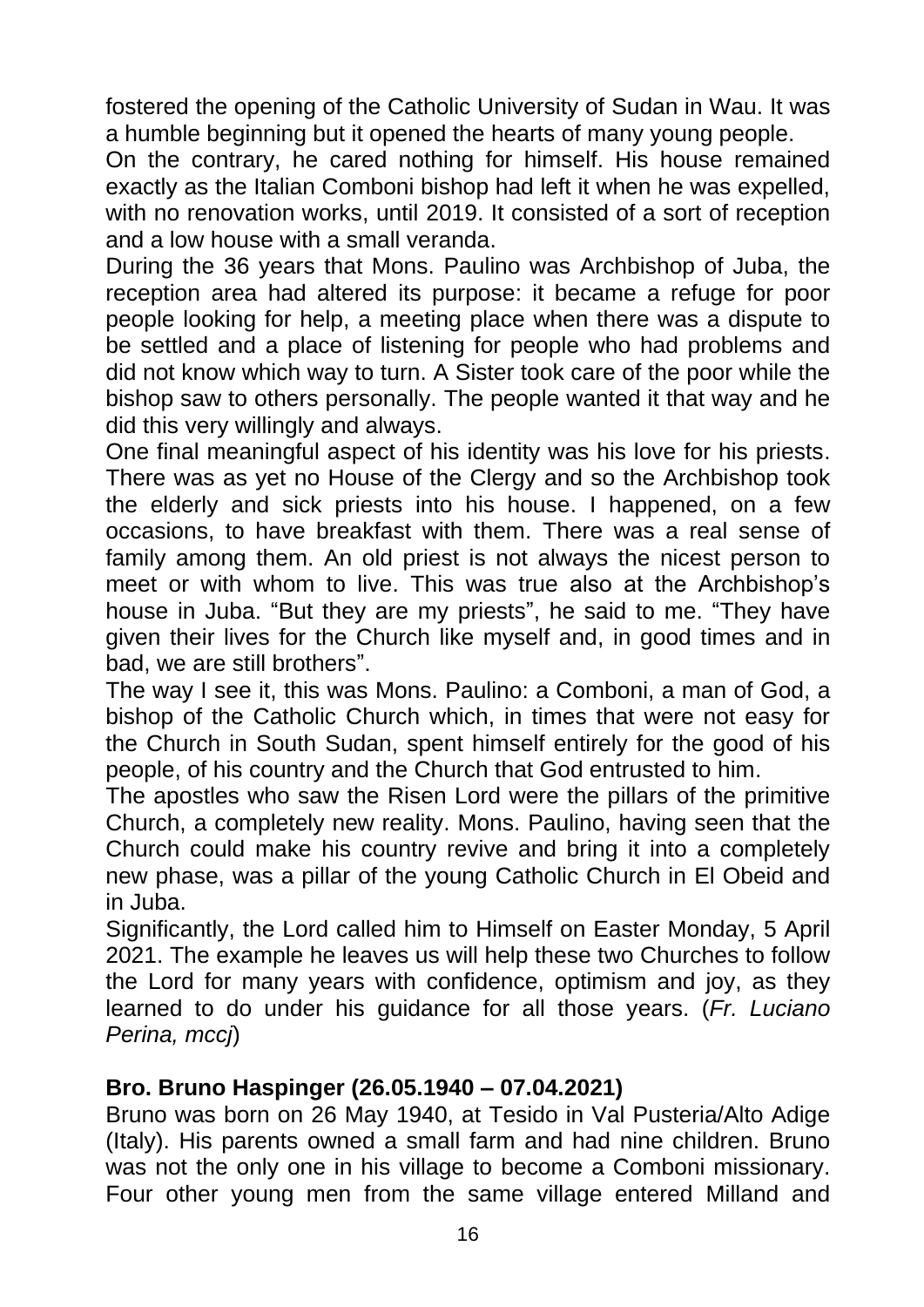became Comboni Brothers, one of whom was the artist and painter Bro. Johann Oberstaller. Bruno was very impressed by him and the other brothers he met in Milland.

After a brief postulancy, he began the novitiate at Josefstal on 2 February 1959, at the age of 18. He took first vows on 1 May 1961. On 18 March 1967, he devoted himself definitively to the Congregation by taking perpetual vows.

Bro. Bruno, together with Bro. Adolf Sailer, visited many schools and youth groups in the towns of the vast area of Ellwangen to speak to them of the missions and the missionary vocation of the Brother and not without success. Many young men entered as candidates and began their professional training in the new workshops. Some of them went on to the novitiate and became missionary Brothers.

Bro. Bruno gradually became the spokesperson of the Brothers and soon his influence on the events of the province in general greatly increased. He fought to have the Brothers receive a formation and have a position comparable to that of the Fathers, a technical formation or specialisation instead of theological studies, convinced that the Institute should not have "two classes of people". He undertook the construction of workshops close to the new house of Josefstal. When the Josefinum seminary in Ellwangen was closed in 1981, he opposed its sale and sought to have it become the seat of the provincial superior.

He restructured the old house of Josefstal to use it as a youth centre. He also contacted the founder of the KIM (Kreis Junger Missionare/Young Missionaries Club), Fr. Hubert Leeb OFS.

The KIM was a new form of the Catholic youth movement of the time which also had the aim of directing some of the youth towards the priestly/ religious/missionary vocation. Several groups were formed in the area of Ellwangen. Josefstal became a well-attended youth centre with groups coming to it from all over the diocese.

Towards the end of the seventies, within the German Church and its youth pastoral, there emerged a social and political dimension which was also due to the influence of Latin American liberation theology. These themes were also discussed among the Combonis, especially in Brazil and Ecuador. Bro Bruno himself was very much aware of them.

As a result of this new sensitivity, Bro. Bruno began, in 1982, the Ellwangen Centre for Information and Training"; he changed its name, in 1999, to "World Solidarity Centre ". In the Josefinum seminary that was closed in 1981, an exhibition was set up on themes of international justice and a start was made to providing a library specialised in these themes.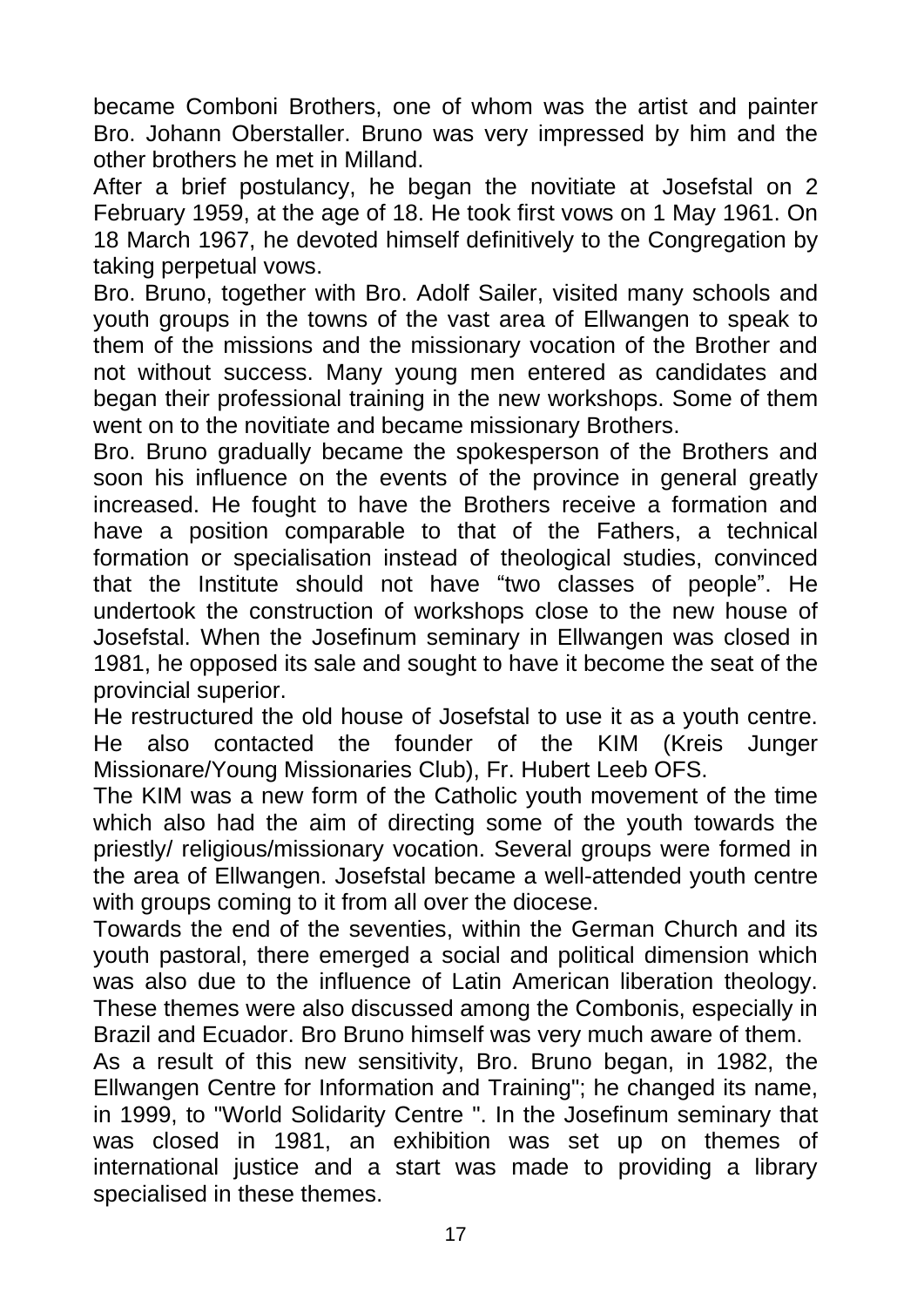In 1990, Bro. Bruno was assigned to the mission of Brazil and began his service in the diocese of Balsas. There he took part in founding an organisation for farmers, the ACA, an association of small farmers who opposed the large, corrupt landowners. Many friends, especially in the area of Ellwangen, supported Bro. Bruno.

In 200, the bite of a dangerous snake forced him to return to Europe and he was assigned to the community of Milland/Bressanone. In the meantime, the Xaverianum seminary had been closed. At the suggestion of Bro. Bruno, the building became a "House of Solidarity" for meetings and as a refuge for migrants and people on the margins of society.

After a period in Brazil from 2006 to 2008, cut short for reasons of health, he was appointed procurator of the DSP based in Ellwangen. In 2015, he returned to Milland.

His health problems worsened but Bro. Bruno was always enterprising and a source of ideas until March when all the members of the community were infected by the virus. Bro Bruno was taken to hospital with three other confreres and died there on 7 April 2021. On his desk he left the articles prepared for the 2022 Holy redeemer Guild Calendar, many photographs to be digitalised and other projects.

Even though he was never a member of a provincial council and never had any positions of great responsibility, except for one occasion when he was a delegate at the 1979 Chapter, and in his later years as vicesuperior of the community of Bressanone, Bro. Bruno was involved in almost all the important decisions of the DSP over the past forty years. He was a source of new ideas and inspiration which he sometimes presented very directly, with little diplomacy, rather roughly and occasionally offensively, though he never bore a grudge. When he was convinced of something, he managed to get it accepted with no fear of disagreement or opposition. In this he was similar to Daniel Comboni – despite all the differences – since he, too, was a tireless fighter for a better world, took the side of the oppressed, clashed with authorities and sometimes found himself caught in a vice of contradictory opinions. *(Fr. Reinhold Baumann mccj)* 

## **Bro. Virginio Manzana (16.10.1928 – 12.04.2021)**

Bro. Virginio Manzana was born on 16 October 1928, at Desenzano (Brescia Province and Verona Diocese). He did his novitiate in Florence (1948-1950), made his first profession on 19 March 1950 and took perpetual vows on 19 March 1956.

Bro. Virginio spent his missionary life in various places: Italy (1950-56), South Sudan (56-64), again in Italy (64-66), Uganda (66-74), Kenya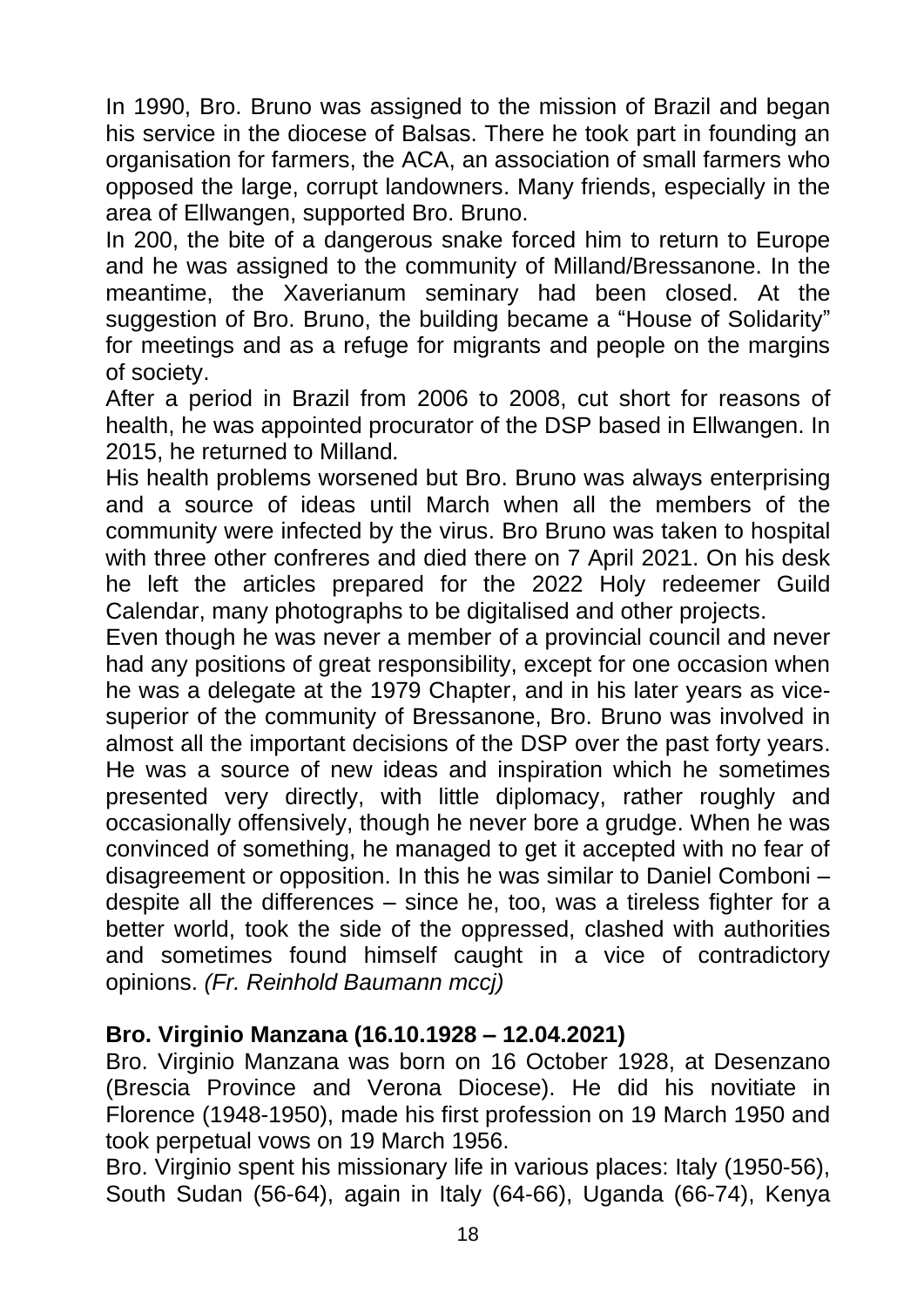(74-77), Italy (77-80), Uganda (80-88), Italy (88-91), Congo (92-99) and returned for good to Italy in 2000. He liked to share his opinions and memories. He had a good memory and willingly shared his memories of the mission, often providing unheard-of and interesting historical details. He left us at the age of 92. He had enjoyed fairly good health and independence but cancer silently undermined his health.

Bro. Virginio gave exact instructions for his funeral. He wanted a candle placed on his coffin as a sign of the faith he received in baptism and chose a reading from St. Paul, written from prison at the end of his life, in which he repeats his attachment to the Lord: "I have fought the good fight … I have kept the faith".

We may say that Bro. Virginio was a battling Brother who fought the good fight of the mission in Sudan, Uganda, Kenya and Congo for almost 40 years, at a time when the mission was a really difficult challenge, travelling a complicated matter, malaria everywhere and relations with authorities conflicting. He was one of those expelled from Sudan in 1964.

On the theme of mission, he was able to make others curious, to get them interested and enthusiastic. Even his later years spent in the nursing homes were lived as real battles to combat his poor health. His last battle was against the coronavirus with three long periods of quarantine and isolation. He also fought to improve himself: sometimes his sudden and unexpected outbursts led him off the straight and narrow and he could even be a bit rough.

"I have kept the faith". The faith was his precious treasure, received in baptism, transmitted by a patriarchal family of sound and deep traditions to which he was always greatly attached and which he deeply venerated. His memories of catechism lessons, the parish priest, his first communion and the discovery of his vocation were never lost.

He told how he dreamt as a boy of becoming a priest. Perhaps the difficulty of studying or some health problems pointed him in another direction and so he became a Brother.

For many years, he loved Arica through his profession as a mechanic and the thousand practical little jobs that are part of the world of the Brother. Repairing cars allowed the Gospel and the workers of the Gospel to continue their journey and their service to suffering humanity.

He was happy and proud to be a Comboni Brother: he regularly took pa in the annual meetings in Pesaro where he never failed to share his